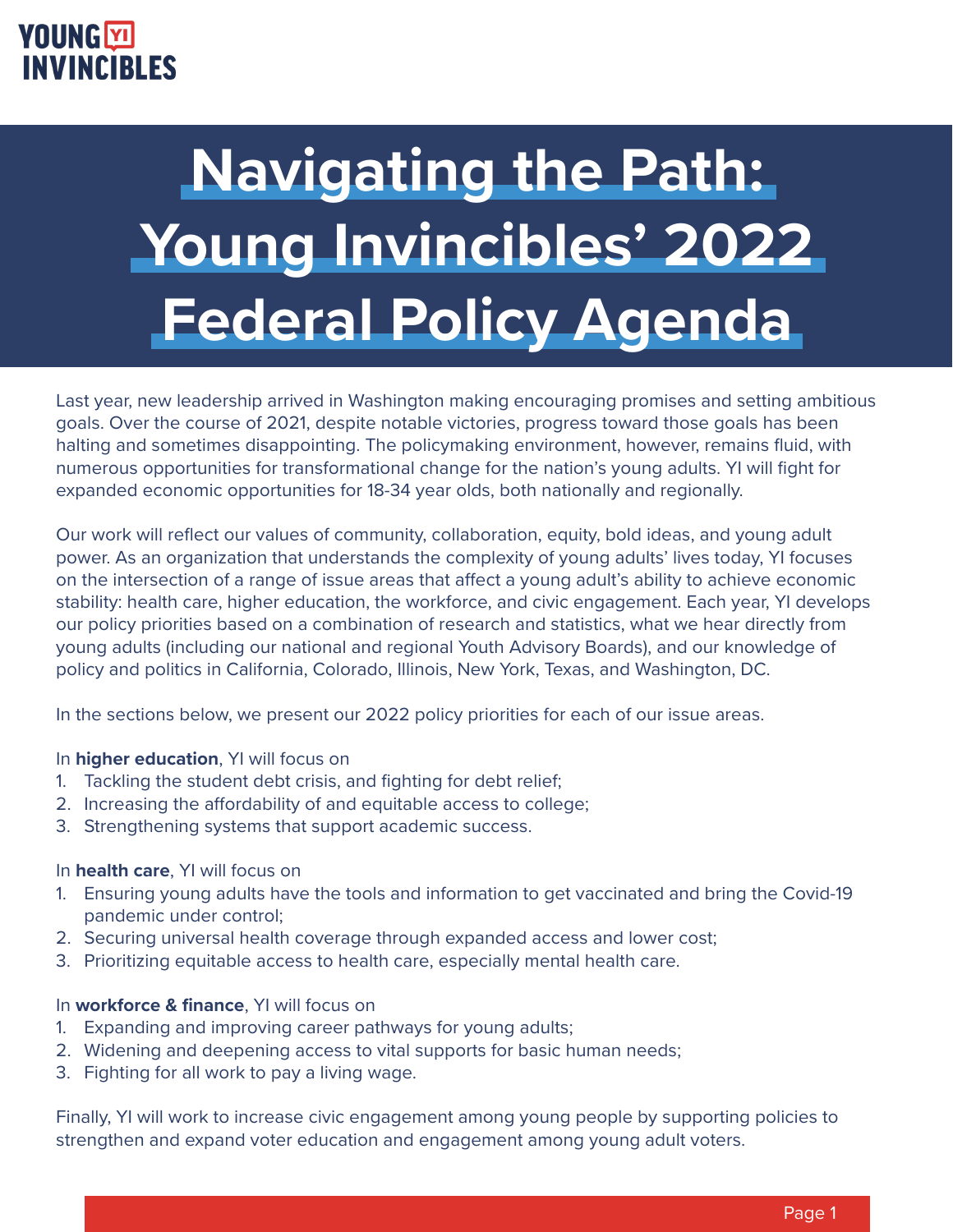We view our research, policy, and communications strategies through the lens of diversity, equity, and inclusion. In 2022, YI's policy and messaging will continue to reflect this commitment to our staff, partners, allies, funders, and policymaker champions. As an organization, YI is dedicated to continuous learning when it comes to building racial literacy and cultural competency. As an organization that has dedicated itself towards developing a culture and practices of anti-racism, we will continue showing up for other organizations focused on young people of color as effectively as possible. The policies we advocate on and partners we support will reflect a stronger awareness of how we tackle the root causes of systemic inequities.

Our federal strategy will provide a broad platform for our regional offices (California, Colorado, Illinois, New York, and Texas) to tailor their respective agendas in a way that reflects their state's policy and political landscapes. Values and priorities must always be expressed in a state context, driven by community members. In addition, where regional initiatives can complement and support the federal agenda, they will do so.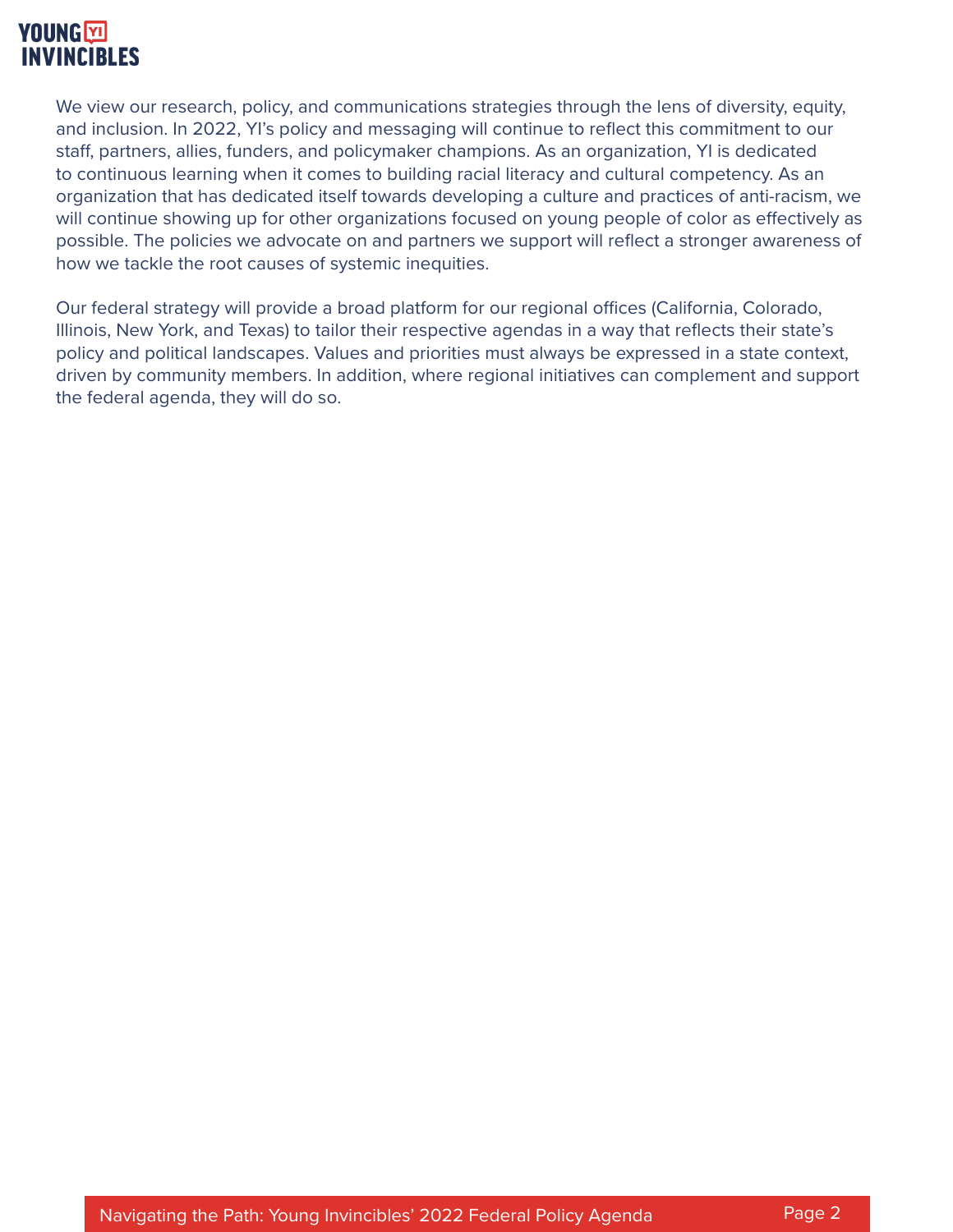# **Higher Education**

Two years of pandemic-related disruption and economic upheaval have presented enormous challenges for higher education in the United States. Ongoing reckonings over racial justice and academic inequities highlight the challenges associated with higher education's pandemic response. For young people to thrive amidst a halting, uneven, and unequal economic recovery, postsecondary education remains crucial. Even amidst a surge in worker activism and the "great resignation" at the lower end of the wage scale, postsecondary credentials remain crucial to accessing decent-paying jobs with viable paths for career growth. College educated workers made up nearly the entirety of the (slow) employment recovery following the Great Recession of 2009, and college graduates had the least economically disruptive pandemic experiences in 2020-2021.

Despite the importance of equitable access to higher education to the future of the American economy, and despite years of initiatives to narrow economic and educational achievement gaps across socioeconomic, racial, and ethnic groupings, higher education remains largely separate and unequal. Differences in graduation rates across racial lines remain stark, reflecting vast gaps in the resources and opportunities available to different communities.<sup>1</sup>

The ongoing necessity for so many students to take on crushing levels of debt in order to pursue education continues to hobble the American economy while narrowing options and future possibilities for millions of young adults in the United States. The pandemic-related pause in student loan payments has demonstrated just how damaging these outlays are to young adults' finances, with 59 percent of repayment-paused respondents to a recent Pew survey saying the money saved went toward "needed" expenses such as food, rent, mortgage payments, and utility bills. Another 27 percent reported putting the savings toward paying down other debt.<sup>2</sup> Young adults who could be building wealth, continuing education, or taking productive career risks, instead find themselves shackled by debt. The half-steps toward addressing the problem taken during the pandemic only point more clearly to the need for a more permanent solution. In 2022, YI will advocate for Congress and the Administration to keep their promises and deliver real relief to more than 44 million American student borrowers in the form of comprehensive student loan forgiveness.

In 2022, YI will continue to advocate for student-centered higher education policy changes that advance racial and economic equity to empower this generation of young adults to participate fully in our democracy and workforce of the future. The nation is not doing nearly enough to ensure students—especially students of color and students from low-income backgrounds—have access to quality higher education that sets them up for success.

#### **Tackle the student debt crisis, fight for debt relief**

The pandemic-era pause in student loan repayment has highlighted just how much damage student debt does to young adult living standards, intergenerational mobility, and wealth creation. As Covid-19- continues to disrupt the economy and destabilize household budgets, the Biden Administration has seen fit to continually extend this temporary repayment pause through 2021 and into 2022. These extensions are of course welcome - they provide critical relief to many debtburdened young adults, many of whom are facing the loss of support from other expiring federal pandemic relief efforts - but they don't go far enough.

1 [https://nces.ed.gov/programs/raceindicators/indicator\\_red.asp](https://nces.ed.gov/programs/raceindicators/indicator_red.asp) 2 [https://www.pewtrusts.org/-/media/assets/2021/07/pct-student-loans\\_topline-final-clean.pdf](https://www.pewtrusts.org/-/media/assets/2021/07/pct-student-loans_topline-final-clean.pdf)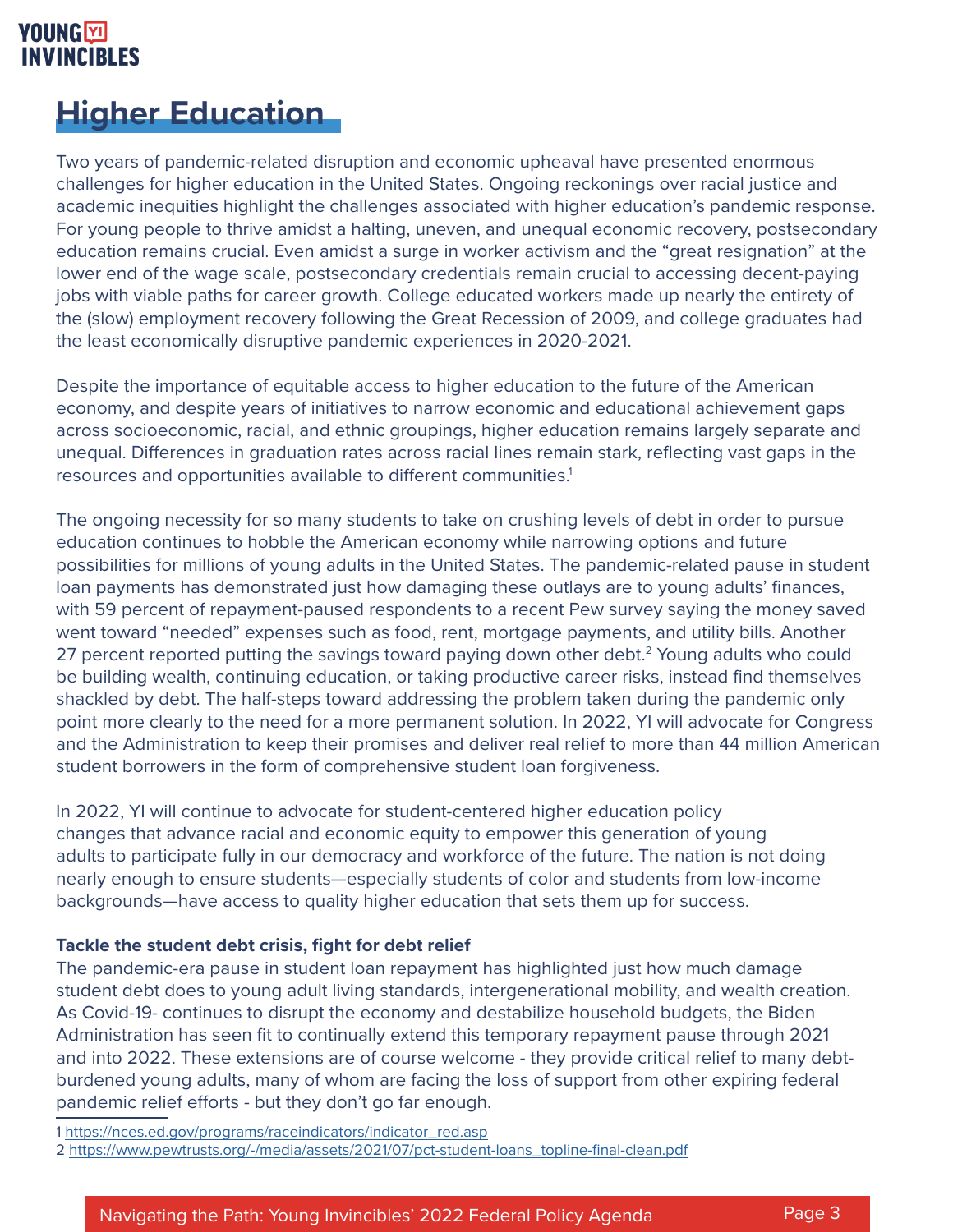Young Invincibles will fight to hold the Biden Administration and Congress accountable to their own promises of wide-ranging debt forgiveness, whether through legislative action, executive action, or some combination of the two. For too long, America's young adults have been saddled with the weight of decades of misplaced higher education priorities. YI will continue to push for federal and state action to ease that burden.

Young Invincibles will also continue its longstanding commitment to advocating on behalf of policies that protect and make-whole students who have been taken advantage of by unscrupulous for-profit higher education institutions. As certain bad actor institutions of higher education seek new and creative ways to evade accountability, reinstating and strengthening regulations that protect students is critical. YI will advocate for the restoration of the gainful employment rule, the closure of the 90/10 loophole, and a stronger borrower defense to repayment rule.

#### **Increase affordability and equitable access to college**

As the costs associated with pursuing higher education continue to be prohibitive for millions of families, Young Invincibles remains committed to advocating for innovative policies and partnerships to make higher education more affordable. At the federal level, YI will advocate for a new federalstate partnership to expand debt-free college for in-state students at public two- and four-year higher education institutions. Such a partnership would include a historic investment in public education and minority-serving institutions, directing the greatest investments toward institutions with low overall resources and low per student funding.

Federal financial aid programs like the Pell grant are a critical tool that expands access to higher education for many families from low-income backgrounds. However, the systems these programs exist within are out of step with the reality of today's students. YI will advocate for doubling the Pell grant, indexing the Pell grant max award to inflation to account for economic volatility, and other efforts that seek to grow the Pell grant's purchasing power. Additionally, YI will advocate for the expansion of Pell grant eligibility and other forms of federal student aid to undocumented students. Finally, YI will advocate for more flexible aid applications that consider the realities of older adults and returning students, policies that support to institutions to increase FAFSA completion, and policies that link eligibility for federal financial need-based aid programs to eligibility for social benefit programs like SNAP, making it easier for students who have need to apply for programs that help them meet their basic needs.

#### **Strengthen systems that support equitable academic achievement**

Young Invincibles will advocate for increased funding for institutions of higher education to promote, study and implement student equity resources. This includes offering incentives for states to conduct racial equity audits, address racial disparities resulting from gaps in educational opportunity, and develop a framework for applying a racial equity lens to all education policies and programs.

Young Invincibles will advocate for policies that address students' basic needs, including funding to programs that support students' mental and emotional well-being, addressing food, housing, and transportation support, as well as reforming campus-based student health services. Additionally, YI will advocate for more robust investments in child care for students, including Child Care Access Means Parents in School (CCAMPIS) and Child Tax Credits. Finally, Yi will advocate for policies that support adult learners and returning students. This includes policies that consider resetting Satisfactory Academic Progress (SAP) and lifetime Pell eligibility for returning adult students. This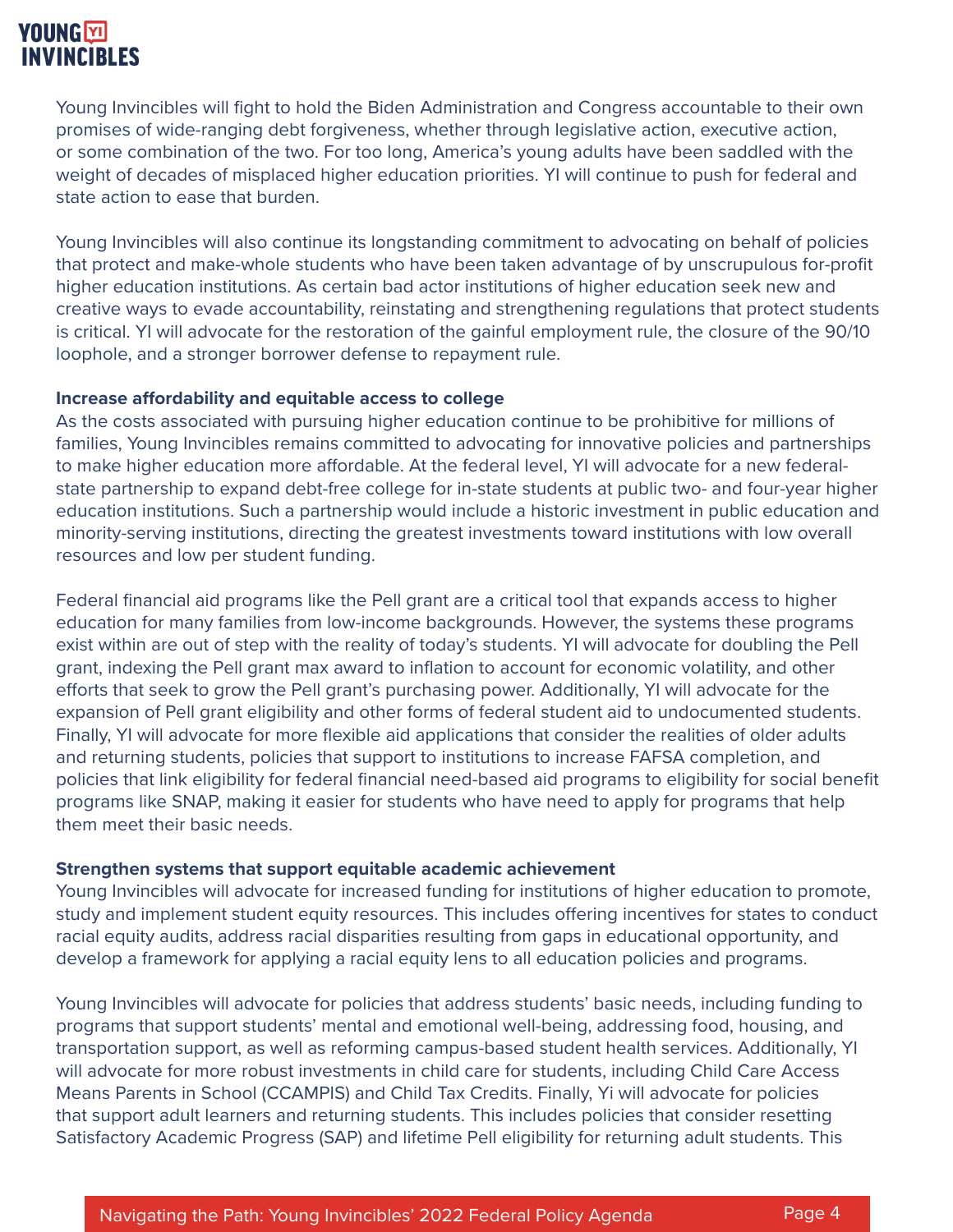also includes advocacy for ending the practice of transcript withholding and other institutional debt practices that keep students from re-enrolling or transferring, and weaken their prospects for economic stability.

Regionally:

In **California**, YI will fight to expand the Cal Grant by removing GPA limitations for the lowest income California Community College students. In addition, YI will ensure that CalFresh and other basic needs resources are present at every California community college, including the establishment of basic needs centers by July of 2022. YI will fight for campus capacity and affordable housing, particularly for community colleges and non-traditional students.

In **Colorado**, YI will lead on the creation of a financial assistance program for the total cost of attendance at all state institutions of higher education for former foster youth. This will include basic needs navigators to help these students succeed while in school and connect them to public benefits, and address historic inequities by requiring state institutions to submit multi-year plans (with budgets) to eliminate racial, regional and socio-economic equity gaps in attainment.

In **Illinois**, YI will advocate for increased resources for student basic needs, and student financial aid such as the Monetary Award Program. YI will be particularly devoted to examining and improving equity in higher education through research on Black student enrollment at the University of Illinois and engagement with decisionmakers on the establishment of a public university funding formula

In **New York**, YI will fight for a \$2 million investment in transforming food pantries into resource hubs, ensuring that such facilities are fully stocked, fully staffed, and are able to direct students to a wider range of basic needs resources. These efforts will complement fights to expand SNAP access, and to ensure students have access to mental health resources. YI will ensure college affordability by increasing investment in New York's Opportunity and Tuition Assistance Programs.

In **Texas**, YI will prioritize the fight against housing and food insecurity for vulnerable students in the state. In addition, YI will fight for expanded consumer protections around student debt, and ensure that institutions do not engage in coercive tactics, such as withholding transcripts, in order to collect debt.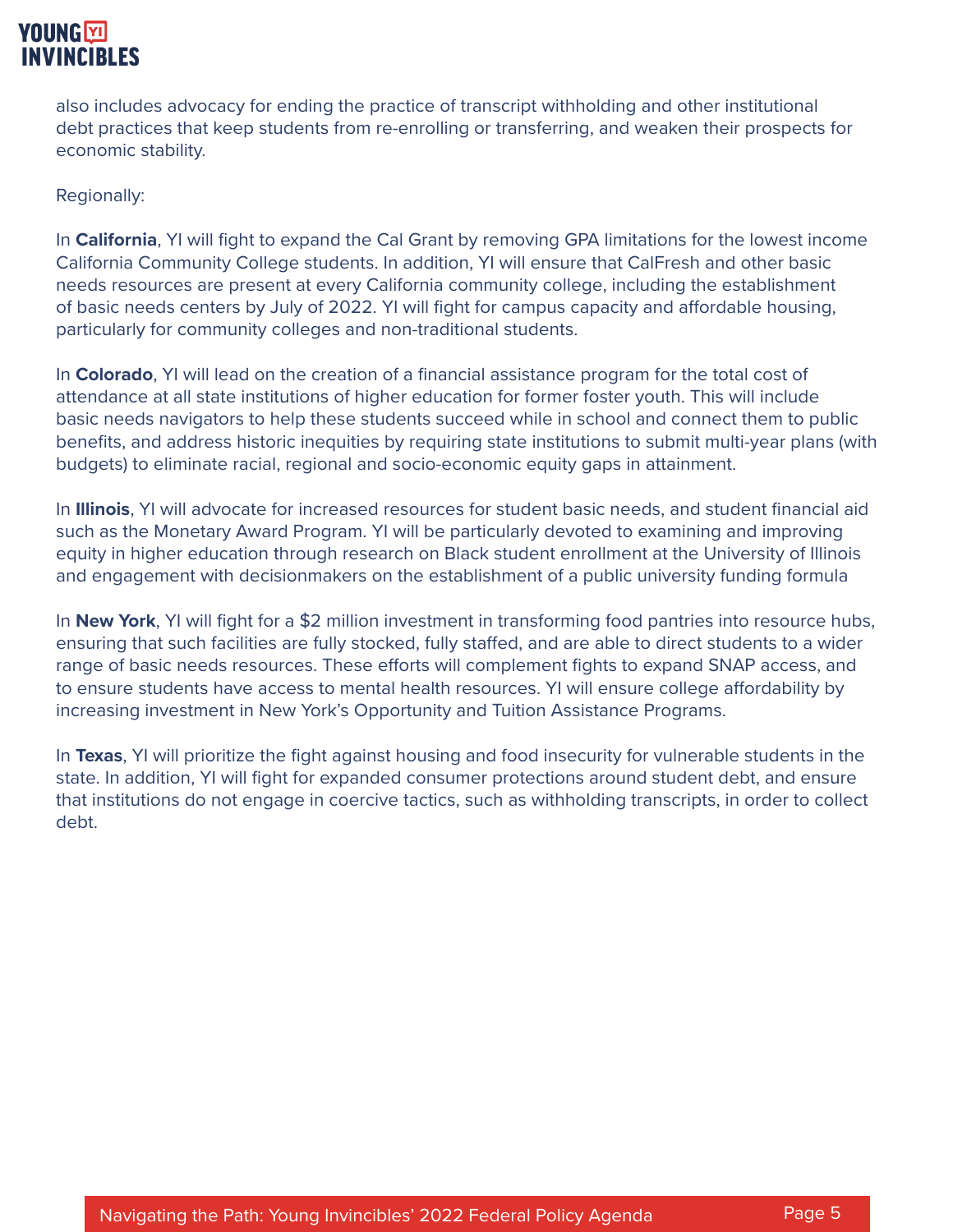# **Health Care**

The implementation of the Affordable Care Act during the Obama administration led to a major increase in the breadth and depth of health coverage for American young adults. That expansion, though, remains incomplete. Some coverage gains eroded during the Trump years as Obamaera expansions in coverage were undermined at the edges, tangled up in needless administrative burdens, and starved of outreach and support. The continuing inequities built into the American health care system came into even starker relief during the Covid-19 pandemic, as the Americans least likely to be well covered were disproportionately affected by the crisis. For too many, life-saving treatment during a terrifying pandemic has been followed by unpayable medical bills and financial catastrophe.3

The economic emergency and public health crisis created by the Covid-19 pandemic are the most glaring examples of a broken system that must be fundamentally changed. Moreover, the overlapping crises have continued to highlight existing inequities in health care for communities of color, while amplifying social and economic factors that contribute to poor health outcomes more broadly. YI believes that health care should be universally accessible, comprehensive, and affordable by all. This means advocating to ensure that young people have as much access to and knowledge of existing resources as possible, while fighting to make sure that access is a universal right, not a privilege.

#### **Ensure young adults have the tools they need to protect public health**

The development of several safe and effective Covid-19 vaccines in late 2020 and early 2021 provided a route out of a terrifying pandemic with inspiring speed. Ensuring the efficient distribution of these vaccines was one of the defining public health challenges of 2021. Overcoming public skepticism toward vaccination - both initial shots and needed boosters - looks to be a major and continuing public health challenge well into 2022. Vaccine uptake among young people has been particularly challenging, and even in the face of subsequent variants, young adults have among the lowest levels of vaccine uptake of any social group.4

Young Invincibles will both advocate for and participate in sustained federal- and state-level outreach to young adults, leveraging its networks and knowledge to ensure vaccination campaigns and outreach are culturally competent, generationally authentic, and maximally effective. Young Invincibles is committed to ensuring that young people have access to the latest and most complete knowledge about their own health, about public health, and about how they can protect both in the face of continued pandemic challenges.

#### **Secure universal health coverage through expanded access and lower cost**

Young Invincibles will continue to advocate for the permanent expansion of both Medicaid and ACA coverage to all young adults, regardless of their immigration status. The American Rescue Plan provided for additional subsidies to be made available on the health insurance marketplace to make coverage more affordable for more people. These expanded subsidies are set to expire at the end

3 [https://www.usnews.com/news/health-news/articles/2021-07-19/many-hit-hard-by-pandemic-now-swamped-by-medical](https://www.usnews.com/news/health-news/articles/2021-07-19/many-hit-hard-by-pandemic-now-swamped-by)[debt](https://www.usnews.com/news/health-news/articles/2021-07-19/many-hit-hard-by-pandemic-now-swamped-by)

4<https://www.kff.org/coronavirus-covid-19/dashboard/kff-covid-19-vaccine-monitor-dashboard/>(Accessed 1/6/22)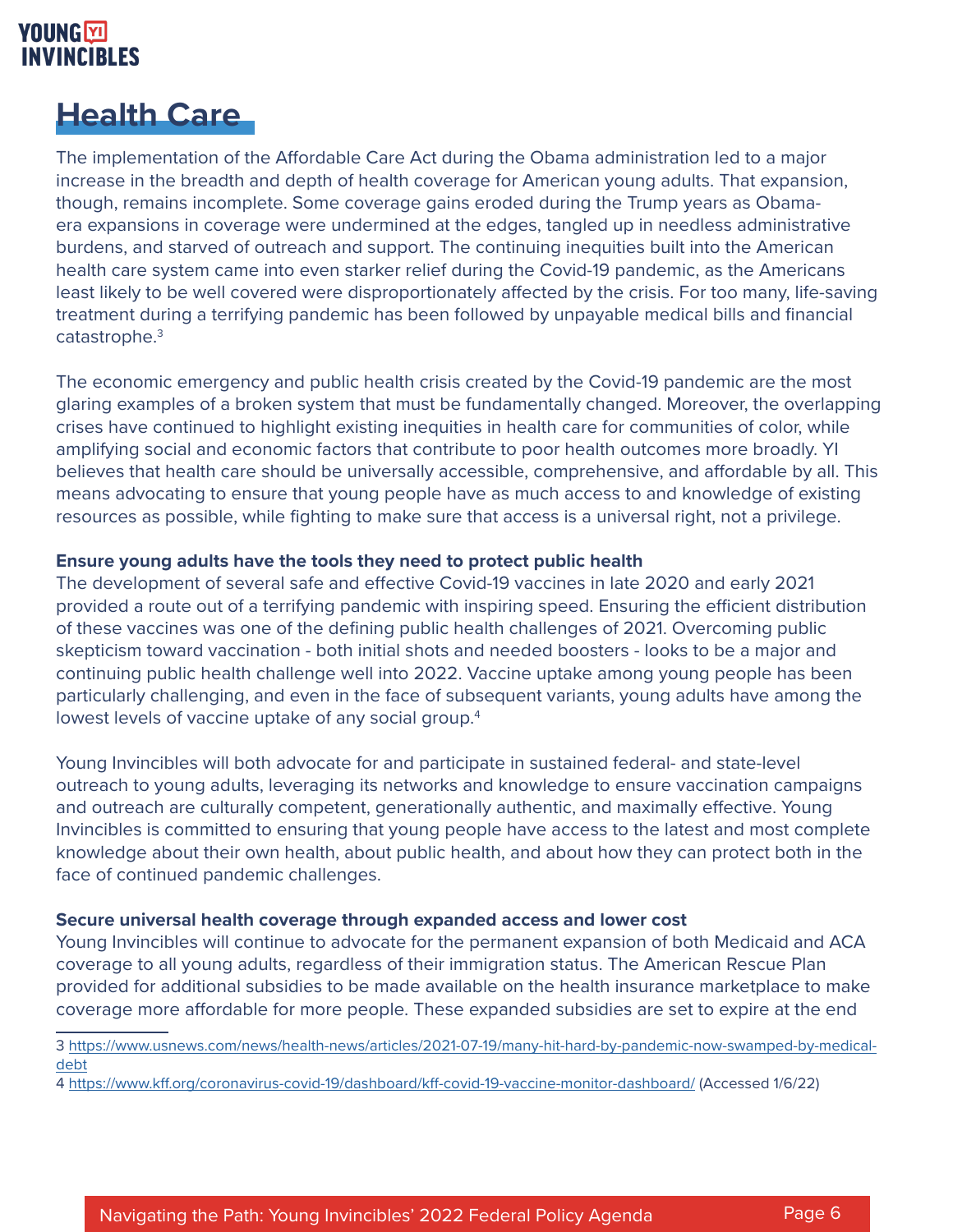of 2022. Current proposed legislation would extend the availability of these subsidies through 2025. Young Invincibles supports the extension, but would like to see these additional subsidies become permanent.

Additionally, a provision within the House version of Build Back Better addresses the Medicaid Coverage Gap, and would provide a marketplace alternative for coverage for those who fall within the gap. This has the potential to provide low cost coverage to an estimated 4 million Americans who currently have no other options for coverage. Sixty percent of people who fall within the Medicaid Coverage Gap are people of color, making this an important health equity issue. Additional expanded funding will be needed to conduct outreach and education to people who become newly eligible for coverage should this become law.

During the ongoing Public Health Emergency, under the Families First Act, states were provided additional Medicaid funding for the purpose of maintaining their current Medicaid rolls - people who qualify for Medicaid at any time during the PHE cannot lose their eligibility even if they have a change in circumstances (this is called a Medicaid Maintenance of Eligibility, or MOE). At some point, however, this policy will end, and millions of people will become ineligible for Medicaid coverage. Outreach and education to this group will become essential as they navigate how to find alternative coverage. This will require additional, expanded funding for groups who wish to assist this group. Build Back Better sets a date (April 1) for this "unwinding" to begin in order to provide states adequate time to prepare.

For years, members of the outreach and enrollment community have advocated for a fix to the "family glitch," which locks potential marketplace consumers out of coverage by making coverage for the whole family unaffordable. Addressing the family glitch through action from the Biden Administration would make coverage more affordable for millions of Americans.<sup>5</sup>

Short-term limited duration health plans have been a problem since the beginning, as they do not offer the same protections and benefits guaranteed under the Affordable Care Act, and often reel consumers in with lower prices and promises of quality coverage. This particularly impacts young people who are often new to shopping for health insurance and are not as versed in how to spot inadequate health plans. The Trump administration empowered these plans by extending the amount of time that people can maintain this coverage to 12 months (in most states - some states took action to outlaw this practice). The Administration can and should act to reduce the length of time these plans may be used back to 3 months.

Young Invincibles will fight to make these eligibility expansions permanent, and fix coverage gaps that have made quality health insurance unattainable for too many young adults.

#### **Prioritize equitable access to health care, especially mental health care.**

Even before the additional stressors of the Covid-19 pandemic, mental health concerns were the leading broad cause of disability and health problems among American young people.<sup>6</sup> According to a recent Surgeon General advisory, the pandemic has coincided with a large increase in youth anxiety, depression, and additional mental health concerns.<sup>7</sup> A CDC report from late 2021 year

<sup>5</sup><https://www.commonwealthfund.org/blog/2021/eliminating-family-glitch>

<sup>6</sup><https://www.hhs.gov/surgeongeneral/reports-and-publications/youth-mental-health/index.html>

<sup>7</sup> <https://www.hhs.gov/sites/default/files/surgeon-general-youth-mental-health-advisory.pdf>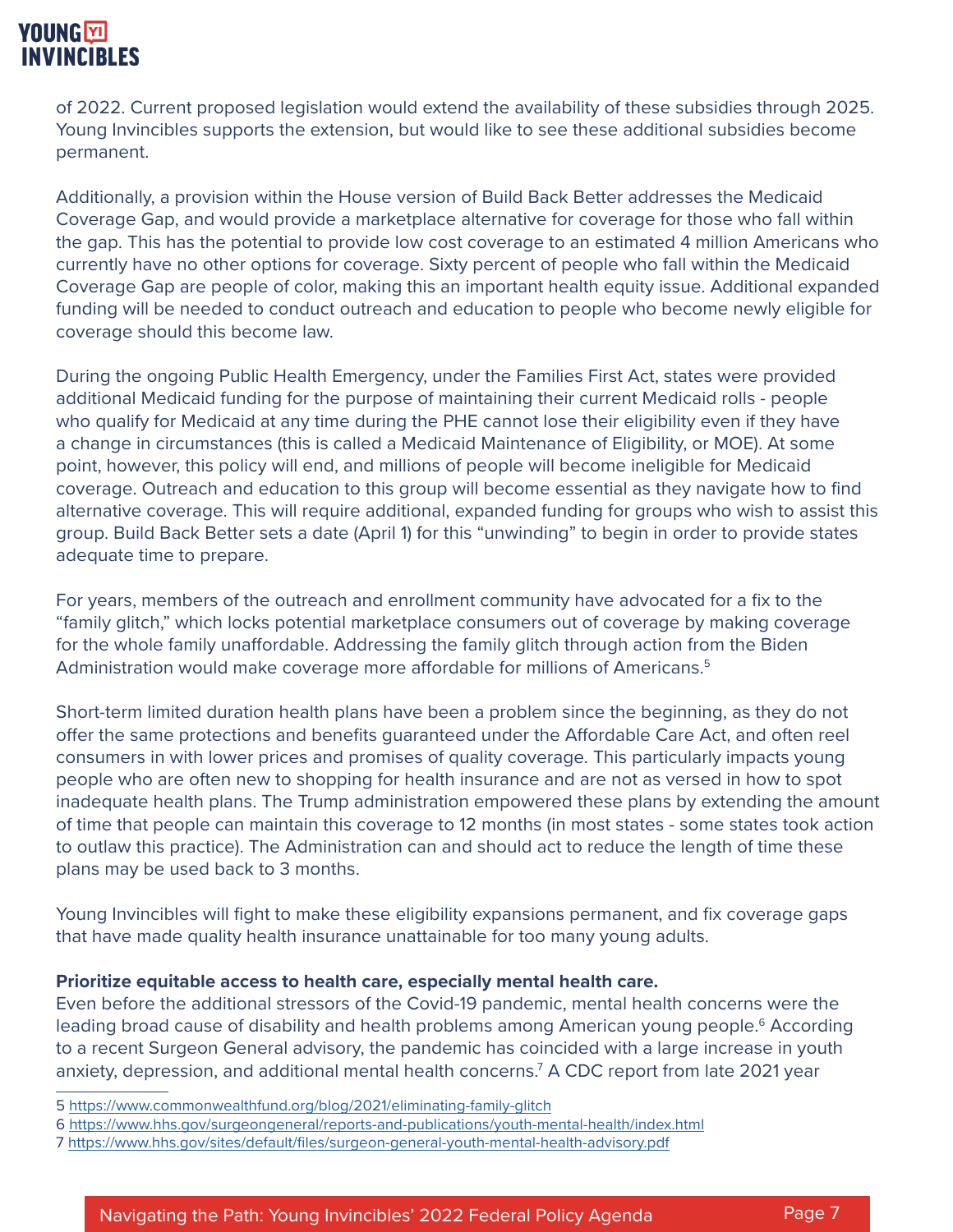noted that 18-24-year-olds were particularly hard hit, reporting the highest symptoms of anxiety and depression of any age group, and nearly a quarter mentioning suicidal ideation.<sup>8</sup> The consequences are dire: young adults in school who struggle with mental health are twice as likely to drop out. From our numerous conversations with young adults, we also know it impacts their ability to secure employment, and remain employed.

The Affordable Care Act's 1557 rule requires that people cannot be discriminated against in health care settings on the basis of race, color, age, disability, national origin, or sex. This rule was weakened significantly under the Trump administration, and while the current administration has taken steps to reinstate these protections, there is continued action that can be taken to clarify and strengthen this rule to ensure all people have equitable access and protections when receiving health care.

Young Invincibles will advocate to ensure young adults have comprehensive and equitable access to mental health services.

Regionally:

In **California**, YI will fight to make sure young adults and adults, regardless of age or immigration status, are included in eligibility for Medi-Cal. Further, YI will expand access to mental health counseling by ensuring that mental health resources are available at basic needs centers across California community colleges.

In **Colorado**, YI is leading in the development of the state's collaborative health infrastructure. We're engaging in a multi-year project to require collaboration between communities, primary care, behavioral and mental health, public health, and public services at the community level. We will fight for affordable dental and oral care for young people and are working to limit the impacts of the vaping epidemic through prohibiting flavored tobacco sales. will also continue to support equitable access to reproductive health care by ensuring Colorado remains a sanctuary state for those seeking abortions, and supporting a sales tax exemption for feminine hygiene products/diapers.

In **Illinois**, YI will support full funding for the Mental Health on Campus Act to improve mental health supports for students at all public colleges and universities. Through the Mental Health on Campus Learning Collaborative, YI will ensure institutions share up-to-date best practices on protecting and promoting the mental health of Illinois young adults.

In **New York**, YI will work to pass the New York Health Act, which will ensure that access to vital health care is not dependent on immigration status. YI will fight to pass the Medical Debt Protection Act to reduce the incidence and burden of medical debt for New York's young adults.

In **Texas**, YI will solidify a path to affordable and comprehensive health coverage for young people in Texas that includes access to reproductive and mental health care. YI will push to create a Texas Health Equity Office and initiatives to guide equity in state health decision-making. YI will seek to expand access to contraception and reproductive justice for young people across the state, as well as building on existing efforts to reduce maternal mortality. YI will also support continuity of care for those enrolled in Healthy Texas Women, CHIP, and/or Medicaid.

8<https://www.nytimes.com/2020/08/24/well/family/young-adults-mental-health-pandemic.html>

Navigating the Path: Young Invincibles' 2022 Federal Policy Agenda Page 8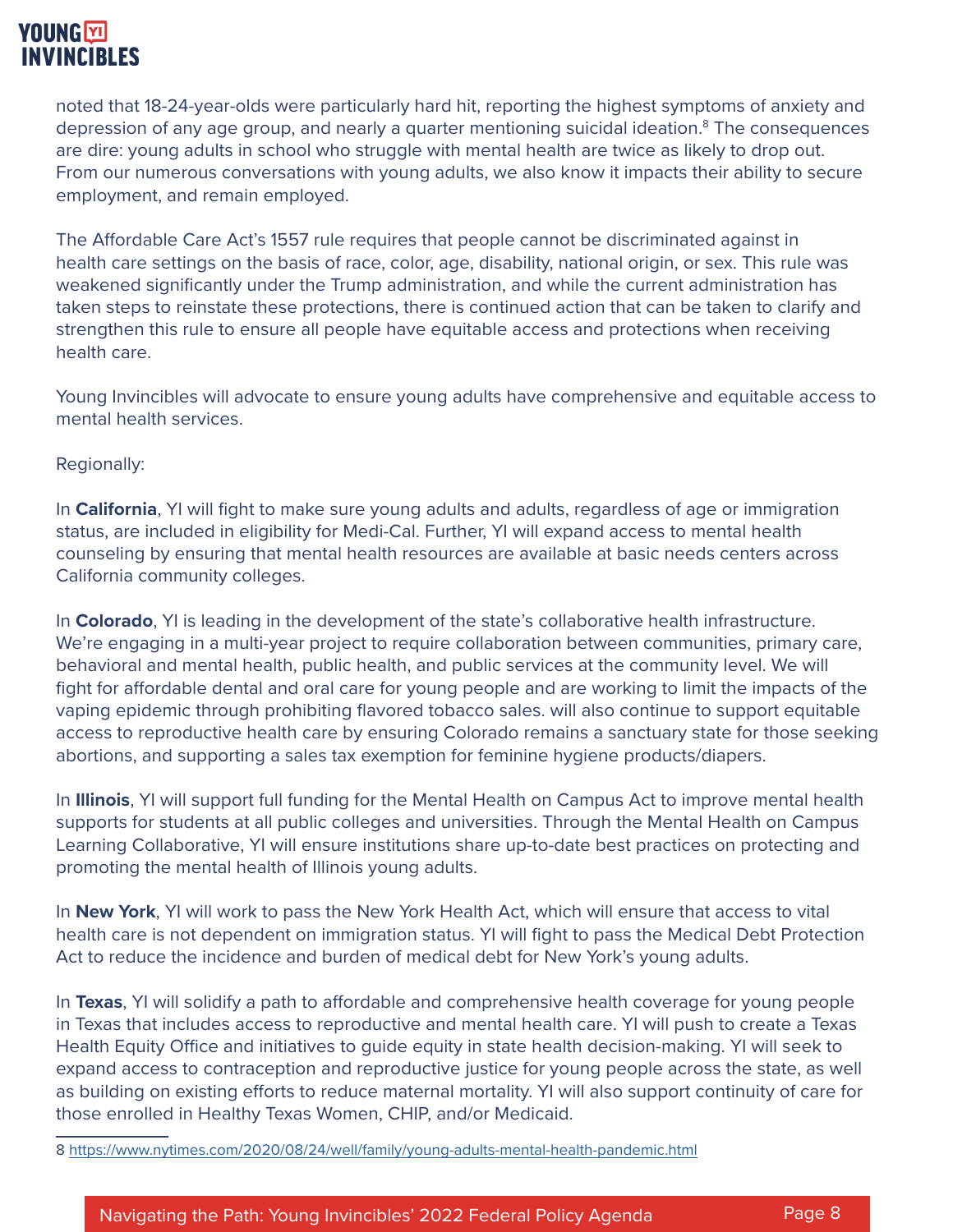# **Workforce Development & Finance**

#### **Expand and improve career pathways for young adults**

Apprenticeships and work-based learning opportunities are proven routes to stable, remunerative employment. For too long, these programs have received insufficient resources, while being concentrated in industries that are heavily skewed by race, ethnicity, and gender. Young Invincibles will advocate for apprenticeship and work-based learning programs that explicitly seek to address these inequalities, and that put resources toward ensuring that workforce development means development for everyone.

The Workforce Innovation and Opportunity Act (WIOA) was originally signed into law in 2014, supplanting the previous Workforce Investment Act (WIA) passed during the Clinton Administration. This legislation has directed greater resources and attention to local workforce needs, and has provided an initial foundation for an expansion of well-targeted workforce development initiatives. WIOA is due to be reauthorized, and Young Invincibles will advocate to ensure that workforce development resources are robust, equitably distributed, and matched to the needs of young adult workers in the 21st Century.

The Trade Adjustment Assistance Community College and Career Training (TAACCCT) grant program provided resources to community colleges to address contemporary workforce development needs. Funding from TAACCCT helped community colleges hone and grow innovative practices proven to help adult learners and returning students graduate, including credit for prior learning models, competency-based education models, and strong student support systems. Young Invincibles will advocate to ensure that the TAACCCT grant program and programs like it, that support historically underserved student populations in obtaining credentials and becoming gainfully employed, are funded fully.

#### **Widen access to vital supports for basic human needs**

The pandemic emergency expansion of the Child Tax Credit under the American Rescue Plan (ARP) has been a vital lifeline for many families. The credit was made larger, made available to more people, and provided more frequently than its pre-pandemic predecessor. Estimates suggest that making these credits permanent could reduce child poverty by more than 40 percent, while helping young adult parents make better and more flexible decisions around education and labor market participation for themselves and their families.<sup>9</sup> Young Invincibles will advocate to ensure that, whatever the legislative vehicle, this credit continues to be available for young parents.

ARP likewise provided modest but meaningful expansions in eligibility for the Earned Income Tax Credit (EITC). Young people have consistently expressed support for expanding both the breadth and generosity of this program, and YI will lead a public campaign to both ensure young adults don't leave money on the table during tax season, and that federal policymakers understand the case for making permanent these expansions in the scope and breadth of the program.

The Supplemental Nutrition Assistance Program (SNAP) has been an additional lifeline for lowincome families. ARP-based expansions of eligibility for SNAP benefits have shielded millions of Americans from serious food insecurity. YI will push for expansion and extension of these benefits to ensure this crucial lifeline remains available.

9 [https://www.brookings.edu/blog/up-front/2021/09/24/the-new-child-tax-credit-does-more-than-just-cut-poverty/](https://www.brookings.edu/blog/up-front/2021/09/24/the-new-child-tax-credit-does-more-than-just-cut-)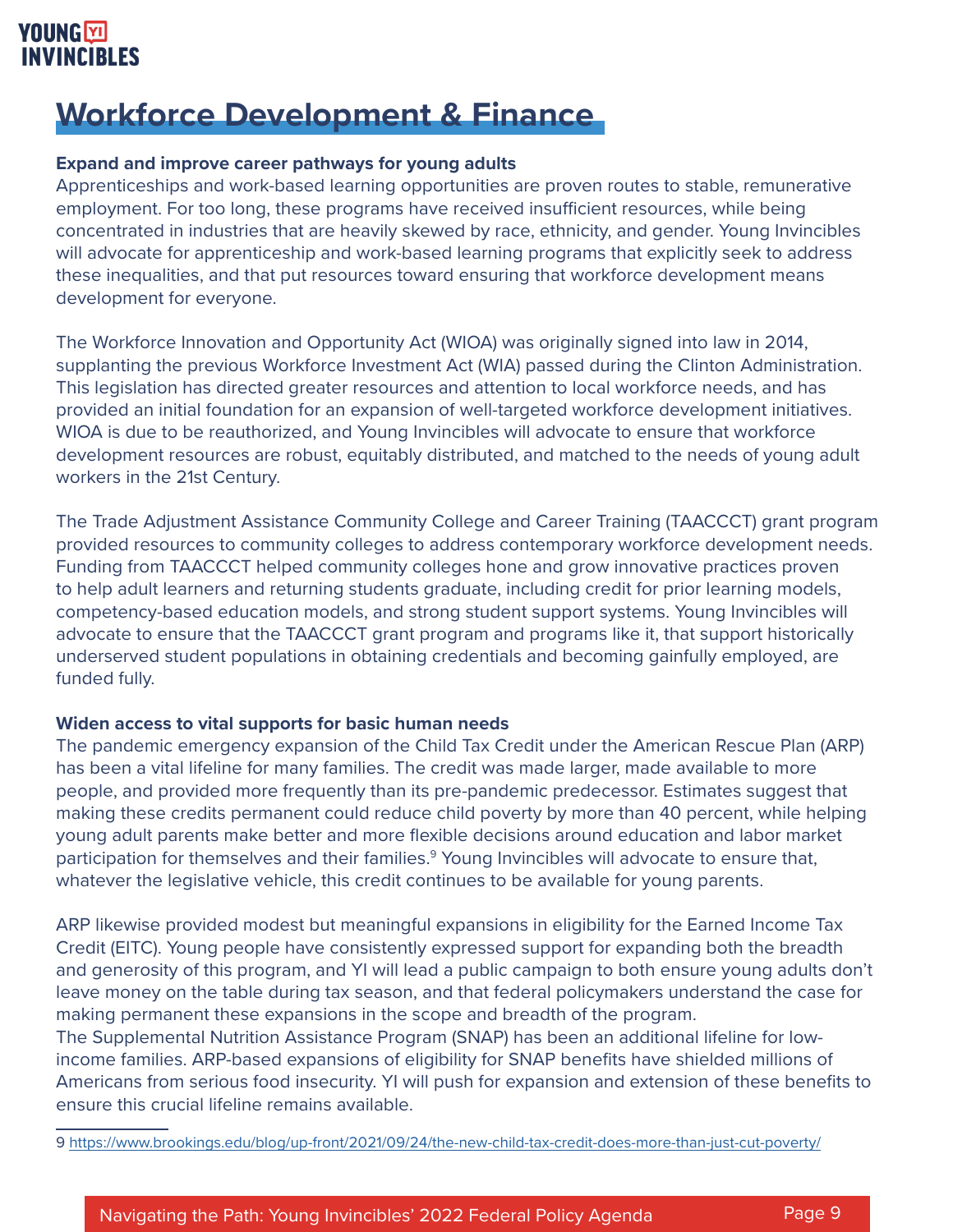

#### **Fight for all work to pay a living wage**

Despite years of advocacy, the federal minimum wage has remained at an unsustainably-low \$7.25 per hour for more than a decade. Minimal compensation, especially at the lower end of the wage spectrum, has been a major contributor to widening economic inequality and stagnating social mobility for years. This hits young adult workers, especially those at the front lines of the pandemic, especially hard. Young Invincibles will advocate for and support the implementation of a living wage - including a minimum wage of at least \$15 per hour - so that all work pays enough for workers to share in the nation's prosperity.

Pandemic-era America has seen a "great resignation" among, especially, lower-wage workers, for whom the combination of Covid risk, insufficient pay, and a momentarily tight labor market have provided a push out the door. Whether this movement will be a temporary blip in a continuing trend of low pay and poor conditions, or whether it will provide a new foundation for shared prosperity in post-pandemic America currently hangs in the balance. Young Invincibles will continue to stand in solidarity with organizations around the country that seek to grow worker power and create an economy in which workers have a voice.

#### Regionally:

In **California**, YI will fight for increased allocations to the Cal-EITC program. It will also expand advocacy for Guaranteed Income proposals, aiming to increase economic security for critically underserved populations.

In **Colorado**, YI will work to create greater accessibility for low-income, Pell-eligible and marginalized folks to become teachers by advocating for resources and regulatory reforms that reduce financial barriers to the earning of teaching credentials. supports increased tax credits for early childhood educators, and fair scheduling protections for gig workersYI will further support expanded consumer debt protections, and expanded collective bargaining rights for workers around the state.

In **Illinois**, YI will work to establish workplace rights and career mobility for young workers through a Young Workers' Bill of Rights. YI will further seek to better connect young adult foster youth and youth emerging from the justice system with career pathway opportunities.

In **Texas**, YI will fight to expand apprenticeships and work-based learning opportunities, with a particular commitment to gender equity. To further, YI will seek to increase access to child care, while equitably expanding the child care workforce.